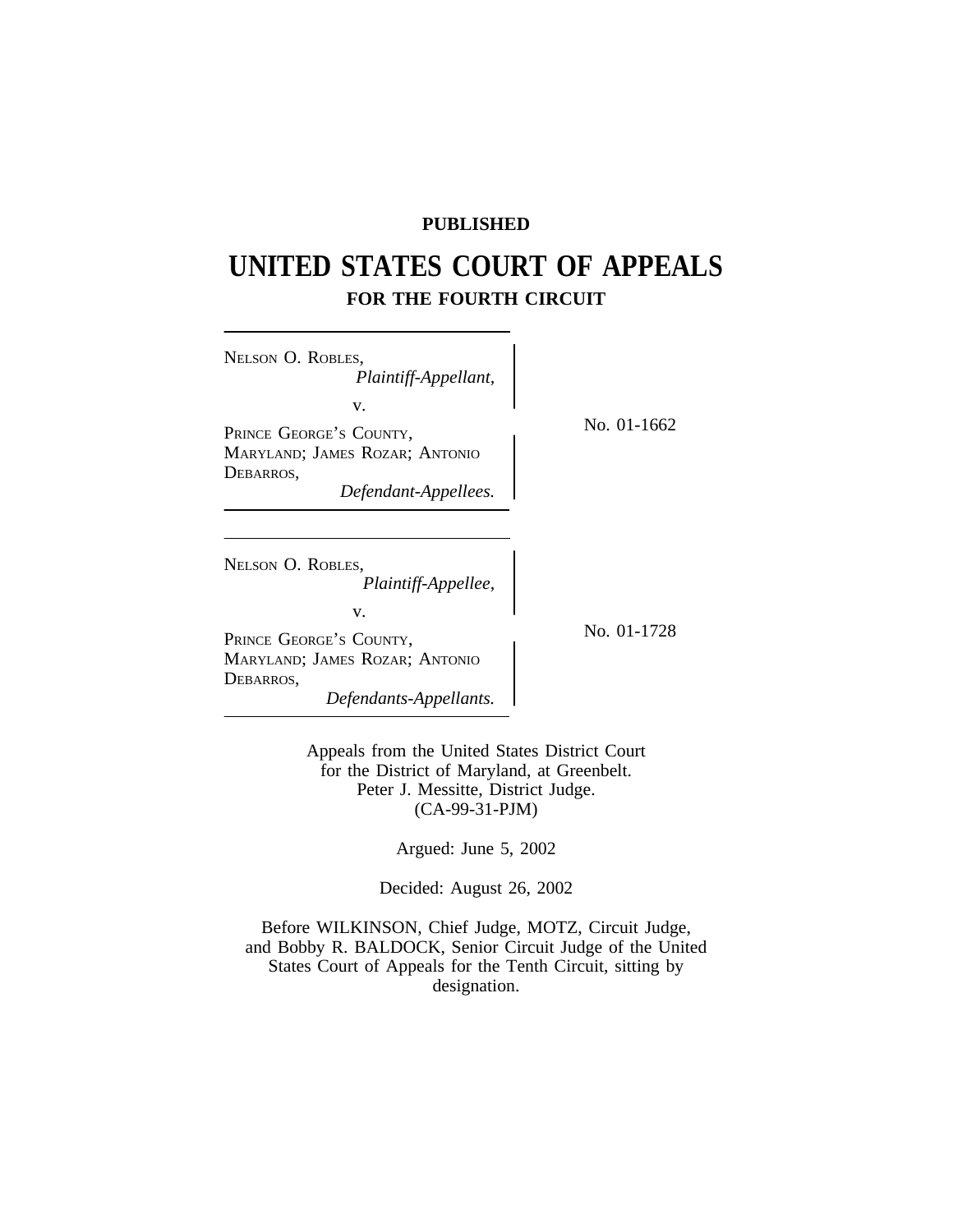Affirmed in part, reversed in part, and remanded by published opinion. Chief Judge Wilkinson wrote the opinion, in which Judge Motz and Senior Judge Baldock joined.

### **COUNSEL**

**ARGUED:** Christopher Allen Griffiths, ROBERTS & WOOD, Riverdale, Maryland, for Appellant. William Antoine Snoddy, Associate County Attorney, PRINCE GEORGE'S COUNTY OFFICE OF LAW, Upper Marlboro, Maryland, for Appellees. **ON BRIEF:** Terrell N. Roberts, III, ROBERTS & WOOD, Riverdale, Maryland, for Appellant. John A. Bielec, Deputy County Attorney, PRINCE GEORGE'S COUNTY OFFICE OF LAW, Upper Marlboro, Maryland, for Appellees.

#### **OPINION**

WILKINSON, Chief Judge:

Plaintiff Nelson Robles claims that police officers Antonio DeBarros and James Rozar violated his state and federal constitutional rights by tying him to a metal pole in a deserted parking lot and abandoning him there for approximately 10 minutes. He seeks damages from the officers and from Prince George's County, Maryland ("PGC") pursuant to 42 U.S.C. § 1983, as well as under the Maryland Constitution and state law for the intentional infliction of emotional distress. The district court granted summary judgment to the officers on the federal claims on the basis of qualified immunity and on the emotional distress claim as a matter of law. A jury found for Robles on the state due process claim and awarded compensatory and punitive damages in the amount of \$647,000. The district court granted a remittitur of the damage awards to \$240,000, or in the alternative a new trial. Robles opted for a new trial limited to the amount of damages and was awarded \$40,000.

On appeal, defendants contend that the brief restraint of plaintiff was nothing more than a prank that, however misdirected, did not rise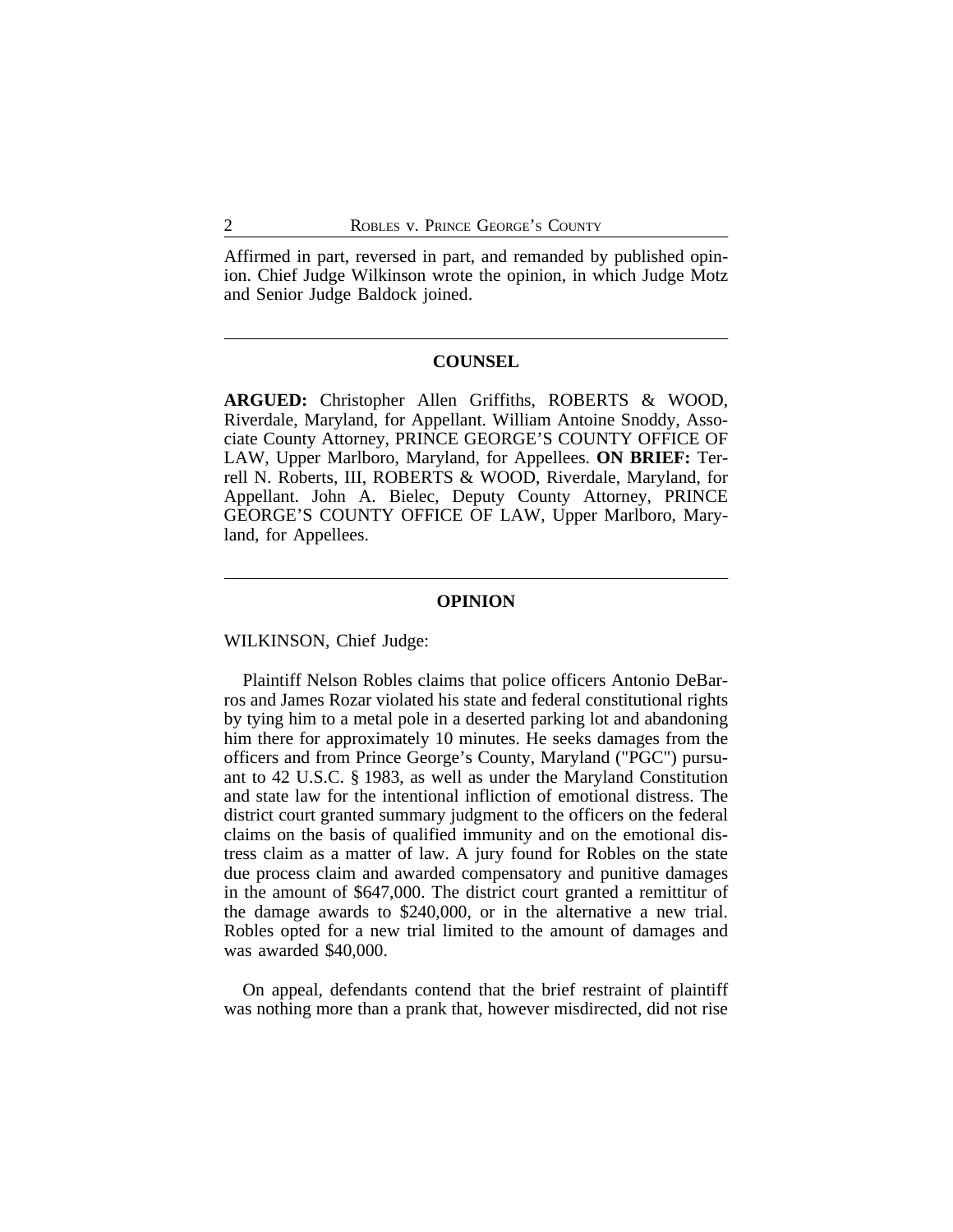to the level of a constitutional violation. Plaintiff contends in turn that the damages he suffered for this indignity merited far more than the monies he received. The district court and the jury in its final award correctly perceived that the justice of the case lay somewhere in between. For the reasons that follow, we affirm in large part and remand with directions to modify the judgment only to the extent of reversing the award of punitive damages against the county because such damages are impermissible under Maryland law.

I.

At approximately 3:30 a.m. on August 17, 1996, PGC police officers Antonio DeBarros, Kevin Hodge, and Lt. James Rozar responded to a disorderly conduct noise complaint at an apartment complex in Langley Park. Upon obtaining identification from three men found drinking beer on the premises, the officers arrested Nelson Robles on an outstanding traffic warrant issued by neighboring Montgomery County.

After taking Robles into custody, the officers attempted to arrange a prisoner exchange with Montgomery County's police department. Formal custody transfers generally require that the arrested individual be taken to a commissioner in the county where arrested and then transferred by the sheriff's department to the county that issued the warrant. Because this procedure is time consuming, officers sometimes arrange informal transfers of arrestees at the county line. Rozar and DeBarros requested several times that the Montgomery County dispatcher send someone to meet them for such an exchange, but these requests were denied. The officers were told that the Montgomery County Police Department was too busy that evening to spare officers for a transfer.

Skeptical of this explanation, Rozar and DeBarros drove Robles to the deserted Hillandale Shopping Center parking lot in Montgomery County. There they tied Robles to a metal pole using three pairs of flex-cuffs and left a note at his feet explaining that there were outstanding warrants for him in Montgomery County. The officers then drove out of sight of Robles and placed a call to the non-emergency number of the Montgomery Police Department reporting the situation. They did not identify themselves to the operator or disclose the fact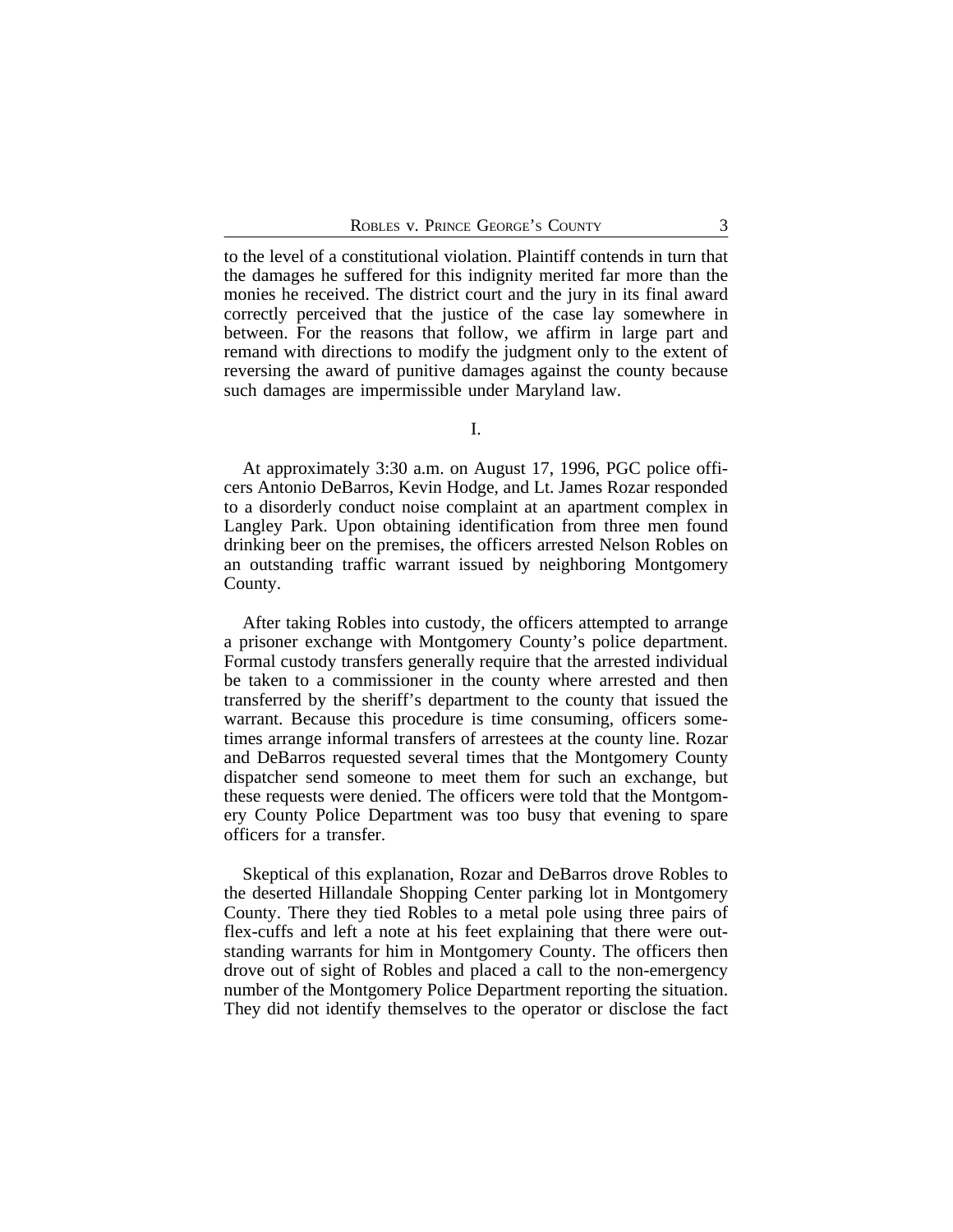that PGC officers had tied Robles to the pole. Officers from Montgomery County arrived approximately 10 to 15 minutes later to untie Robles and take him into custody.

On October 26, 1998, Robles filed a nine-count complaint against Rozar, DeBarros, and PGC alleging violation of his civil rights under both the Maryland and U.S. Constitutions, as well as intentional infliction of emotional distress under state law. The case was removed to federal court in January 1999. The district court then granted defendant's motion to bifurcate and stay discovery as to Count IX which alleged direct liability against the county for the unlawful seizure pursuant to *Monell v. Department of Social Services*, 436 U.S. 658 (1978).

Defendants filed a motion for summary judgment as to Counts I through VIII, which the court granted in part and denied in part. Specifically, the court held that defendants possessed qualified immunity as to Counts II-IV, which asserted liability under 42 U.S.C. § 1983, but that Counts V-VIII, alleging violation of Robles' rights under the Maryland Constitution, survived because Maryland law provides no official immunity for state constitutional violations. The court also granted summary judgment to defendants on Count I, the intentional infliction of emotional distress claim, because Robles could not establish the elements of the tort as a matter of law.

Counts V-VIII were tried to a jury, which returned a verdict in Robles' favor on the state constitutional due process claim. The jury awarded Robles \$647,000 in compensatory and punitive damages. Robles filed a motion to alter judgment, or alternatively for a new trial, arguing that the jury's verdict was contrary to law because it failed to find, in addition to the state due process violation, that he had been subject to an unconstitutional seizure under Maryland law. The court denied the motion following a hearing. Robles also filed a motion for reconsideration of the court's order granting defendants' motion for summary judgment on the basis of qualified immunity with regard to the § 1983 claims. The court denied that motion as well.

The district court subsequently granted defendants' motion for remittitur, or in the alternative a new trial, based on excessiveness of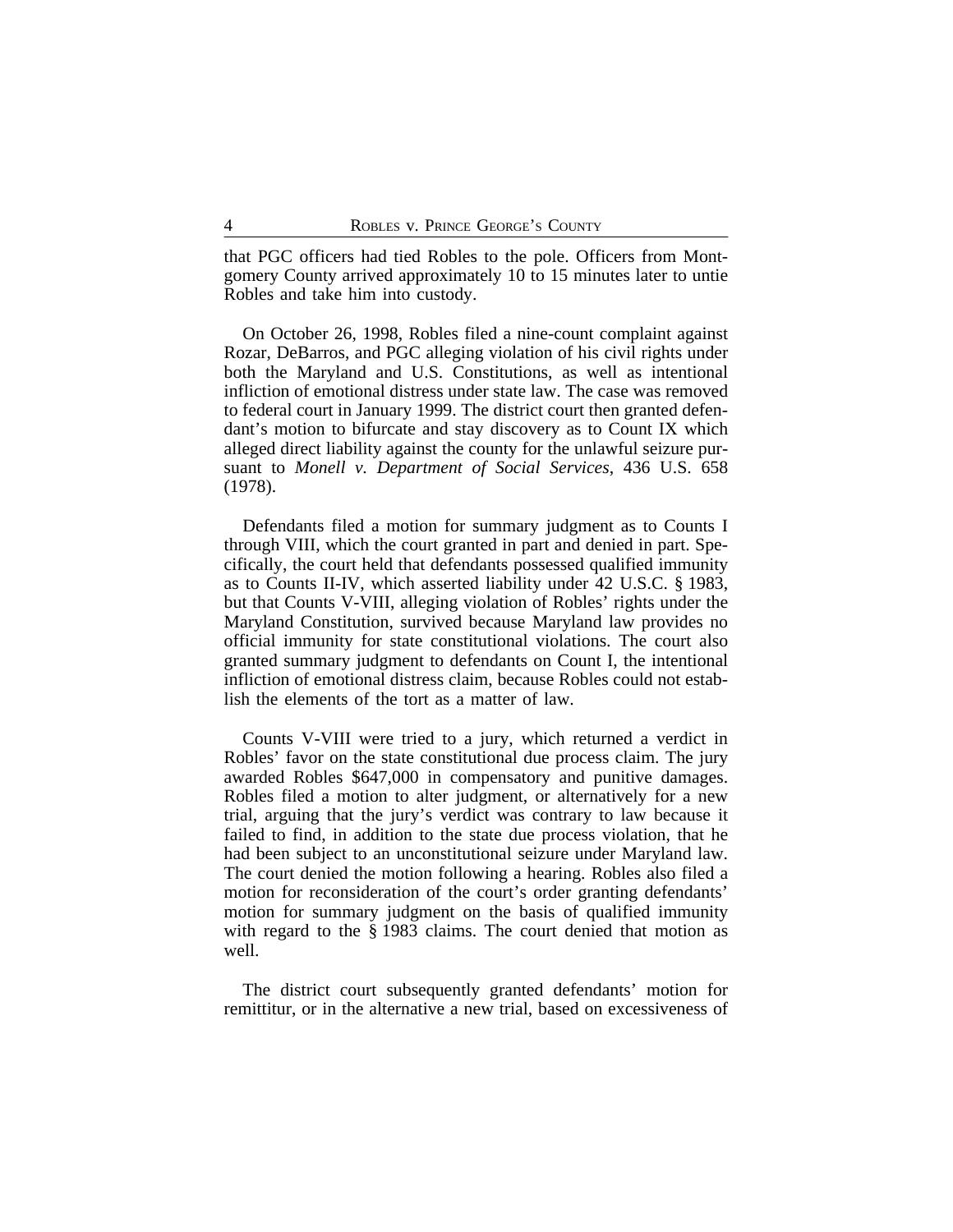the verdict. Robles rejected the court's remittitur of the award to \$240,000. The second trial was limited to the issue of damages for the violation of Robles' state constitutional right to due process. The jury awarded Robles \$25,000 in compensatory damages against Rozar, DeBarros, and PGC. It awarded \$5,000 in punitive damages against Rozar and \$10,000 in punitive damages against PGC. On May 9, 2001, the parties filed a stipulation of dismissal of the *Monell* claim against PGC.

Robles filed a motion to recover his attorneys' fees and expenses under 42 U.S.C. § 1988. He argued that in view of the jury award in his favor, he was the "prevailing party." Defendants responded that Robles was not the prevailing party for purposes of § 1988 because he had not succeeded on any of his federal claims. The court agreed with defendants and denied Robles' motion to award attorney's fees. Robles appeals.

## II.

We begin by considering Robles' federal constitutional claims. In order to make out a valid claim under 42 U.S.C. § 1983, Robles must show that (1) the actions of the police officers deprived him of an actual constitutional right and (2) that the right was clearly established at the time of the alleged violation. *Wilson v. Layne*, 526 U.S. 603, 609 (1999). Only if both parts of this inquiry are satisfied can Robles overcome the defendants' assertion of qualified immunity. *Id.*

## A.

Robles contends that the PGC officers violated his constitutional right to be free from unreasonable seizures. He asserts that "[b]ecause there was no legitimate reason to handcuff [him] to a pole and abandon him, the manner of his seizure was unreasonable."

The Fourth Amendment "governs claims of excessive force during the course of an arrest, investigatory stop, or other 'seizure' of a person." *Riley v. Dorton*, 115 F.3d 1159, 1161 (4th Cir. 1997) (en banc). However, this court has rejected any concept of a continuing seizure rule, noting that "the Fourth Amendment . . . applies to the initial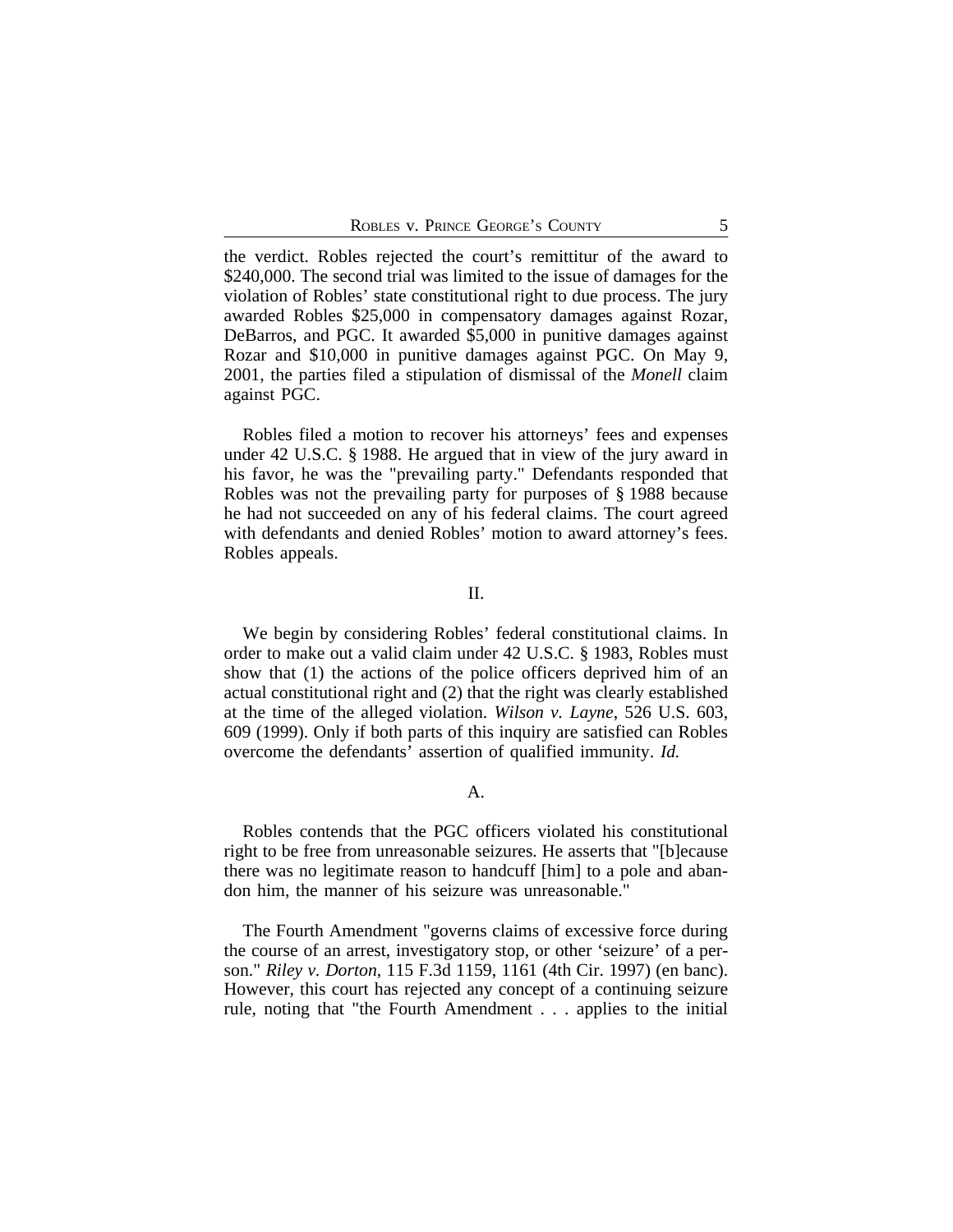decision to detain an accused, not to the conditions of confinement after that decision has been made." *Id.* at 1163 (internal citations and punctuation omitted). Once the single act of detaining an individual has been accomplished, the Amendment ceases to apply. *Id.*

Robles acknowledges that the police had probable cause for his arrest. The officers were acting on the basis of an outstanding warrant issued by Montgomery County which contained five charges against Robles stemming from a vehicular hit and run accident the previous year. Robles also admits that Rozar and DeBarros did not use excessive force when they took custody of him. The officers made clear the reason for his arrest, handcuffed him, and placed him in the back of a police cruiser without incident.

Thus, by the time Robles was brought to Montgomery County, his arrest had been completed and the circumstances of that arrest comported with Fourth Amendment safeguards. Robles' status at the time of this incident was that of a pretrial detainee, and the Fourth Amendment does not extend to such situations.**<sup>1</sup>** Such a detainee may assert other rights, of course, and it is to those that we now turn.

## B.

As a pretrial detainee, Robles' treatment and the conditions of his restraint are evaluated under the Due Process Clause of the Fourteenth Amendment. *Riley*, 115 F.3d at 1166. In order to conclude that Robles' rights under this clause were violated, it is necessary to find that the officers' actions amounted to punishment and were not merely "an incident of some other legitimate governmental purpose," *Bell v. Wolfish*, 441 U.S. 520, 538 (1979), and that the injury resulting from their actions was more than de minimis.**<sup>2</sup>** *Riley*, 115 F.3d at 1167.

**<sup>2</sup>**Plaintiff would have us dispose of this issue by reference to the Supreme Court's recent ruling in *Hope v. Peltzer*, 2002 WL 1378412

**<sup>1</sup>**Robles additionally contends that the court below erred in not granting his motion to alter judgment on the related state law claim. Because Article 26 of the Maryland Declaration of Rights and the Fourth Amendment of the U.S. Constitution parallel each other, *Henderson v. Maryland*, 597 A.2d 486 (Md. App. 1991), the jury verdict for the defendants on this claim must stand.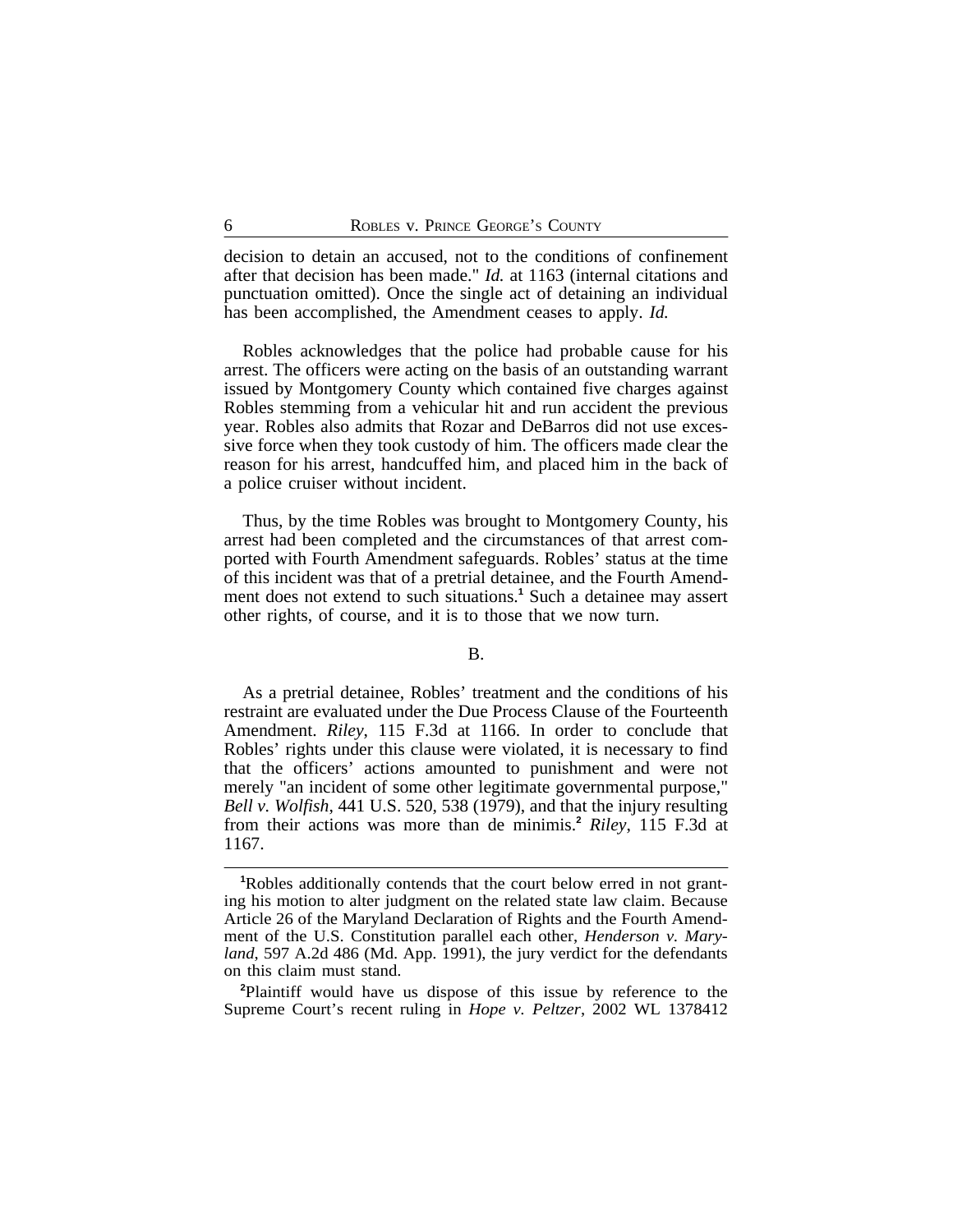Defendants contend that their actions cannot amount to punishment because they "failed to show any expressed intent" to punish and the "purpose of [their] actions was to insure that the [transfer of] custody" be effected. In the absence of an actual intent to punish, however, the due process determination turns on whether the "pretrial detention is reasonably related to a legitimate governmental objective" or "if it is arbitrary or purposeless." *Bell*, 441 U.S. at 539. An action may be reasonably related to a legitimate governmental purpose if "an alternative purpose to which [the act] may rationally be connected is assignable for it" and the action does not appear "excessive in relation to the alternative purpose assigned." *Id.* at 538 (internal quotes and citation omitted).

The police behavior here was not reasonably related — indeed it was entirely unrelated — to any legitimate law enforcement purpose. Nothing the officers did served to enhance their own safety or the safety of others, or to ensure the presence of plaintiff at trial. Moreover, it was hardly necessary to tie someone to a metal pole in a deserted parking lot, for however brief a time, in order to effect a transfer of custody. The officers' actions thus served no conceivable law enforcement purpose, and the defendants in fact decline to justify their behavior on that basis. Even a so-called prank that fails to serve any "legitimate governmental objective" can constitute a due process infraction. *Id.* at 539. Even if the officers' action here might be seen as merely immature, it is not any less a constitutional violation.

Lastly, for Robles' rights to have been violated by this arbitrary and purposeless act, he needs to have suffered more than a de minimis injury. *Riley*, 115 F.3d at 1167. Robles testified that he felt frightened, vulnerable, and humiliated when left alone and immobile in the dark parking lot. He asserts that in the months following the incident he had trouble sleeping and was scared to leave his home. Three corroborating witnesses testified to an abrupt change in Robles' daily habits

<sup>(</sup>U.S.). In that case, the Court found an Eighth Amendment violation when a prison inmate was tied to a hitching post for extended periods of time. That case involved a much lengthier detention under painful and dangerous conditions amounting to cruel and unusual punishment. It is therefore not dispositive of this claim.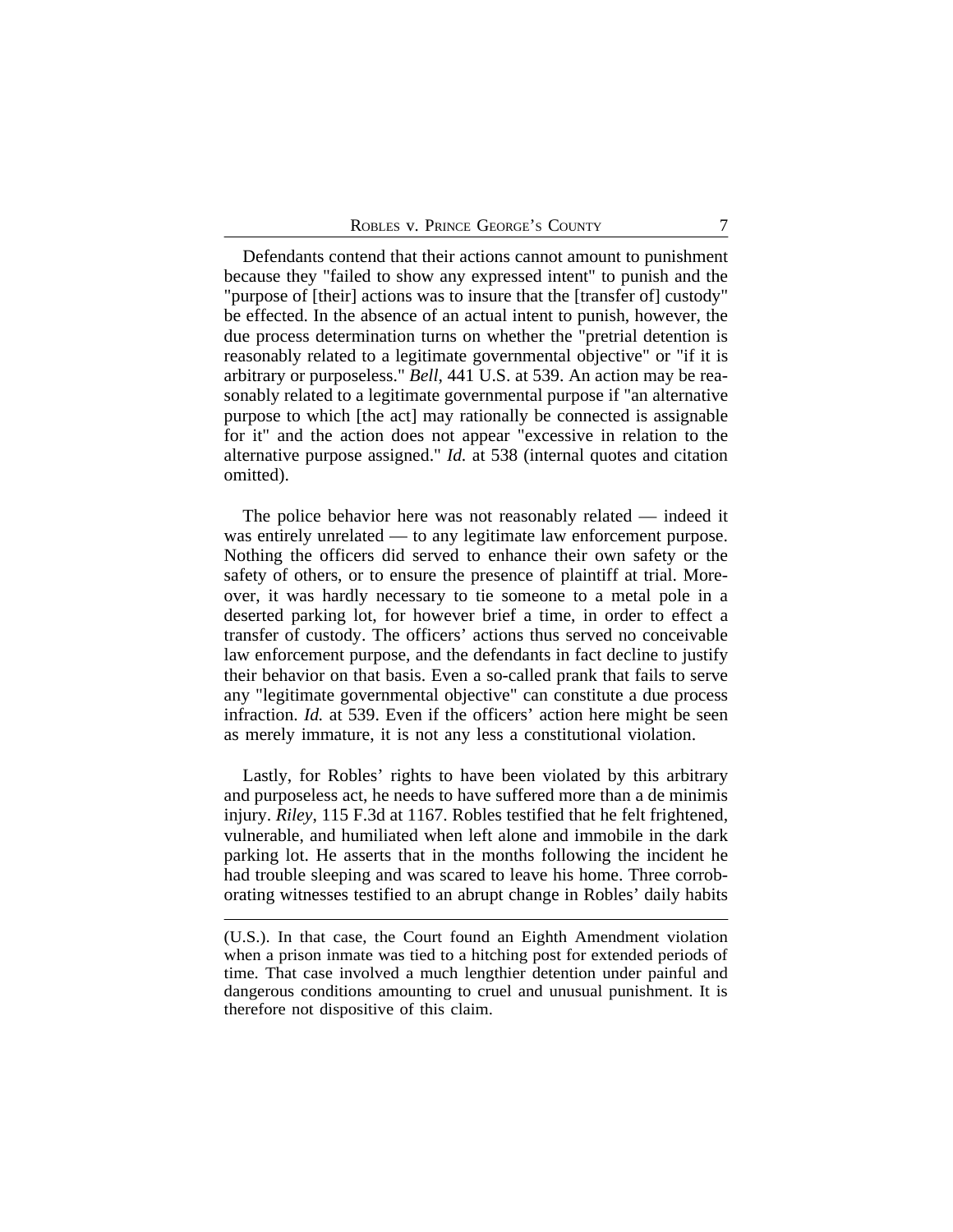immediately following the incident. The defendants respond that "[b]eing upset or disappointed regarding how one is treated by a police officer cannot amount to anything more than a *de minimis* injury." They argue that their actions caused no more than minor anxiety which should not be compensable.

While Robles' injury certainly needs to be "something more than trifling," *Riley*, 115 F.3d at 1167, "mental and emotional distress caused by the denial of procedural due process itself is compensable under § 1983." *Carey v. Piphus*, 435 U.S. 247, 264 (1978). And while a litany of subjective complaints may not be more than de minimis, *Riley*, 115 F.3d at 1167-68, any reasonable person would have been upset by what happened here. Robles was tied up in a dark and deserted location in the middle of the night. He did not know when or if anyone would come to rescue him or who might discover him. The resulting injury was more than de minimis.

Because the officers' actions were not reasonably related to any law enforcement purpose and Robles suffered more than a de minimis injury as a result of these actions, Robles' Fourteenth Amendment right to due process was violated.

## C.

Even though the officers' actions deprived Robles of an actual constitutional right, Rozar and DeBarros may still be entitled to qualified immunity if that right was not clearly established at the time of the incident. *Wilson*, 526 U.S. at 609. Police officers performing discretionary acts "generally are granted a qualified immunity and are shielded from liability for civil damages insofar as their conduct does not violate clearly established statutory or constitutional rights of which a reasonable person would have known." *Id.* (citations omitted). Thus, liability in this case turns on what notice the PGC officers had that their conduct violated federal constitutional law.

Robles contends that his rights under the Due Process Clause were clearly established by *Bell*. He asserts that a "reasonably well trained officer in the position of the defendants would have known that it was unconstitutional to subject an individual to conditions amounting to punishment." However, as the district court recognized, a greater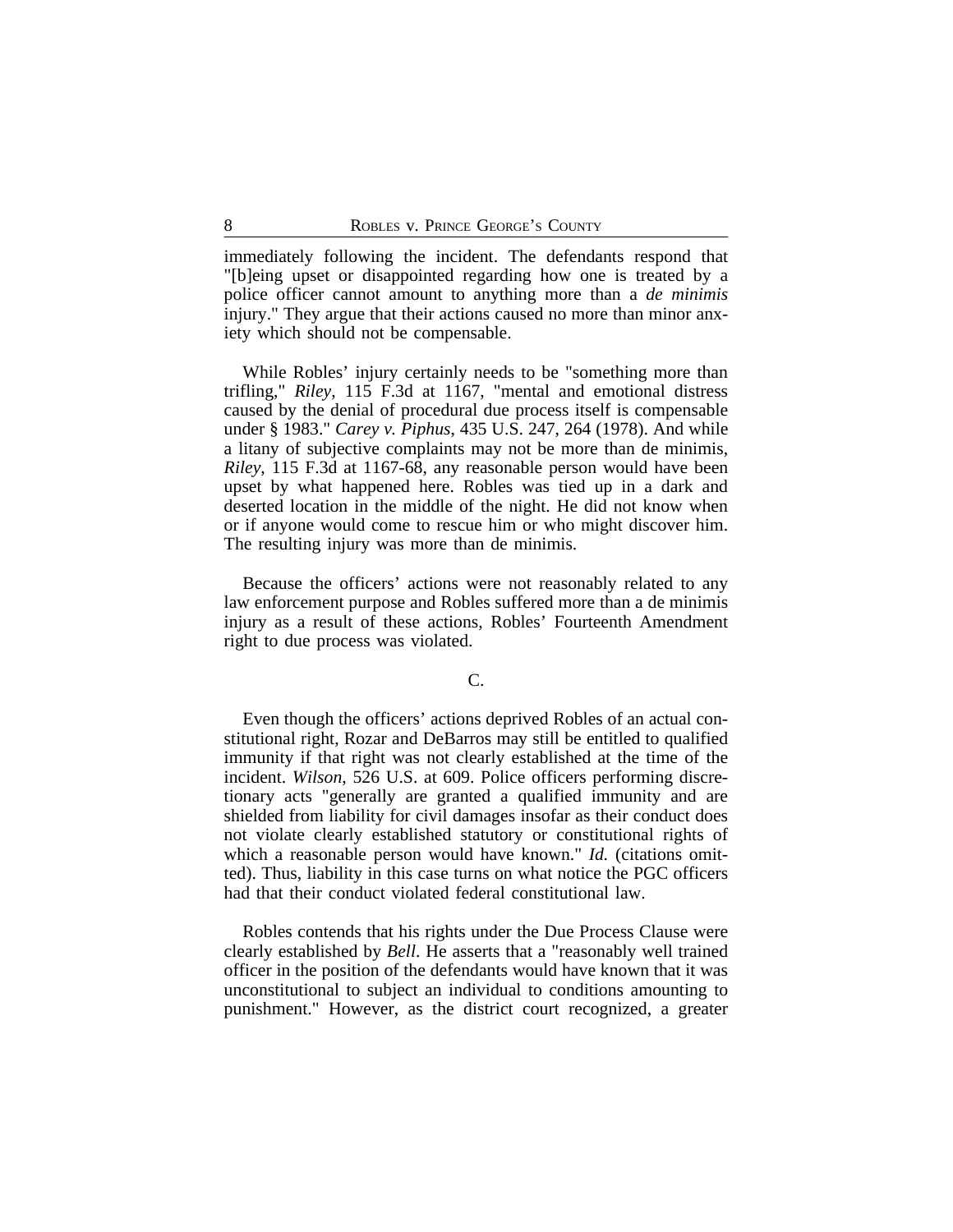degree of specificity is required to overcome a defense of qualified immunity. *Anderson v. Creighton*, 483 U.S. 635, 639 (1987). Without such a requirement, "[p]laintiffs would be able to convert the rule of qualified immunity that [the] cases plainly establish into a rule of virtually unqualified liability simply by alleging violation of extremely abstract rights." *Id.*

Although notice does not require that the "very action in question has previously been held unlawful," it does mean that "in the light of pre-existing law the unlawfulness must be apparent." *Wilson*, 526 U.S. at 615 (citation omitted). The cases cited by plaintiff on this point are inapposite. They involve instances where detainees were subject to physical abuse or prolonged and inhumane conditions of detention. *See Putnam v. Gerloff*, 639 F.2d 415 (8th Cir. 1981) (plaintiffs handcuffed together and left in sitting position for 12 hours); *Fisher v. Wash. Metro. Transit Auth.*, 690 F.2d 1133 (4th Cir. 1982) (plaintiff detained naked in view of members of the opposite sex); *Jefferson v. Ysleta Indep. Sch. Dist.*, 817 F.2d 303 (5th Cir. 1987) (plaintiff tied to chair for an entire school day). Although the officers' actions in this instance were foolish and unorthodox, it is also not clear that at the time they acted they should have reasonably known that their conduct violated Robles' constitutional rights.

The officers should have known, and indeed did know, that they were acting inappropriately. But whether they understood their conduct violated clearly established federal law is an altogether different question. The Constitution is not a "font of tort law" to be "superimposed upon whatever systems may already be administered by the States." *Paul v. Davis*, 424 U.S. 693, 701 (1976). The officers' conduct violated police regulations as well as state law and was dealt with under those provisions. But not every instance of inappropriate behavior on the part of police rises to the level of a *federal* constitutional violation. Going forward, officers are now on notice that the type of Keystone Kop activity that degrades those subject to detention and that lacks any conceivable law enforcement purpose implicates federal due process guarantees. Going backward, however, and imposing retrospective liability would eviscerate the requirement of notice at the core of the qualified immunity defense.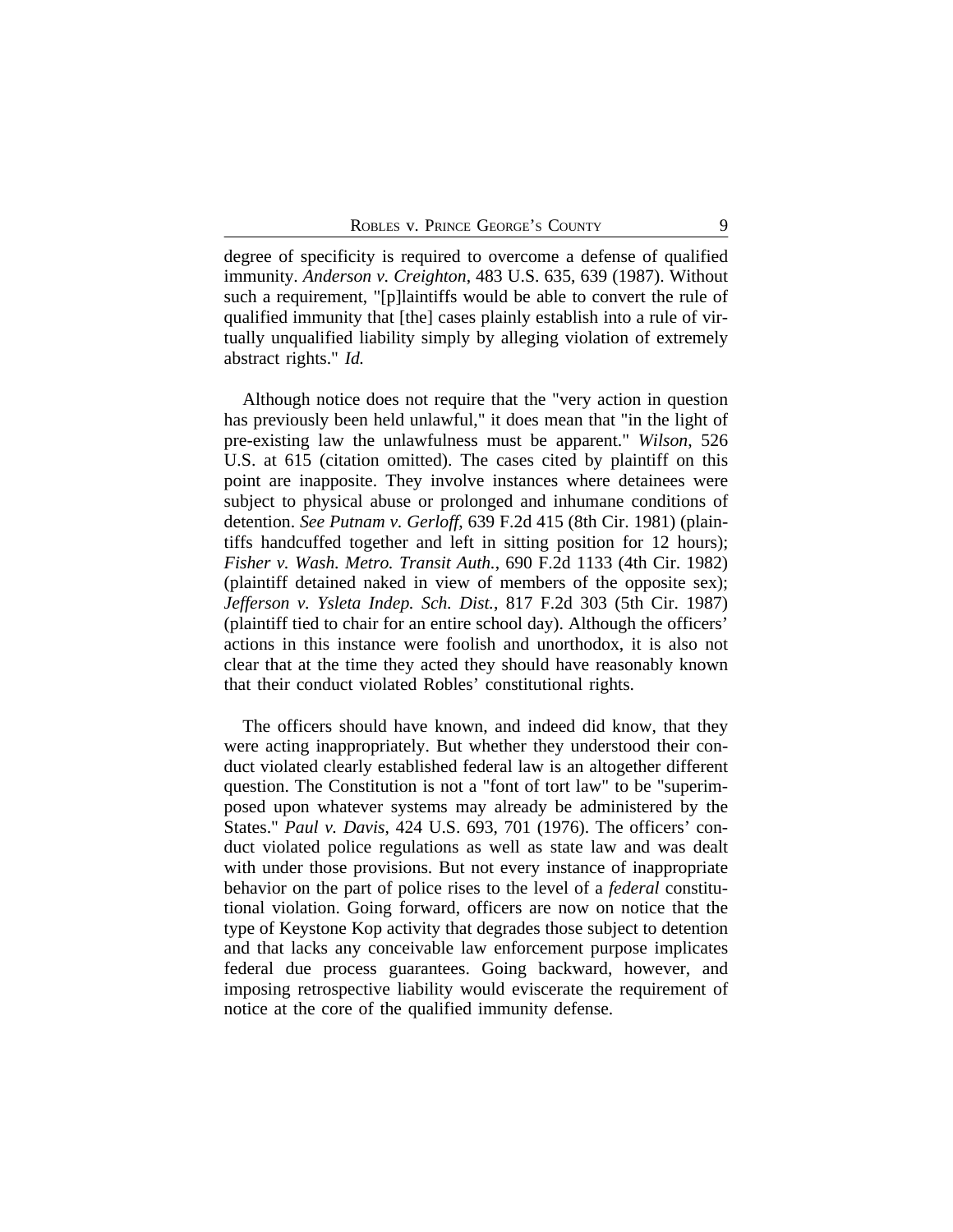## III.

Robles next contends that the district court abused its discretion under Fed. R. Civ. P. 59(a) when it reduced the jury's combined compensatory and punitive damage awards of \$647,000 and in the alternative ordered a new trial. Robles rejected the court's remittitur of \$240,000 and opted for a new trial where the jury awarded him \$40,000 in compensatory and punitive damages.

The decision as to whether damages are excessive and should be subject to remittitur is "entrusted to the sound discretion of the district court," and such determinations "will be reversed on appeal only upon a showing of abuse of discretion." *Cline v. Wal-Mart Stores*, 144 F.3d 294, 305 (4th Cir. 1998). In accordance with this standard, this Court will "give the benefit of every doubt to the judgment of the trial judge." *Id.* (internal citation omitted).

Although Robles asserts that the lower court "did not articulate any meaningful reason for the reduction" in compensatory damages from \$150,000 to \$80,000, the court in fact gave a number of reasons for its decision. Those factors included the brevity of Robles' detention, the absence of any physical abuse, and that, although Robles did suffer from emotional distress, no medication or counseling was required to resolve it. The record amply supports the district court's perspective. Plaintiff never made any claim for lost wages or medical treatment in connection with this 10 minute incident, nor did he see any type of doctor about it until three years later on the advice of his lawyer. Finding the jury's award of \$150,000 in compensatory damages to be excessive lay within the discretion of the district judge.

With respect to the punitive award, Robles contends that the Court erred in not considering the seven factors listed in *Pacific Mutual Life Insurance Co. v. Haslip*, 499 U.S. 1 (1991), for assessing the excessiveness of punitive awards. However, the Supreme Court in that case was merely passing judgment on the sufficiency of the factors used by Alabama courts to safeguard parties' rights, not prescribing a test to be used by all courts. It is well established that remittitur should be ordered when the jury award will "result in a miscarriage of justice." *Cline*, 144 F.3d at 306. Here, the same underlying factors which led to the reduction of the compensatory award — the brevity of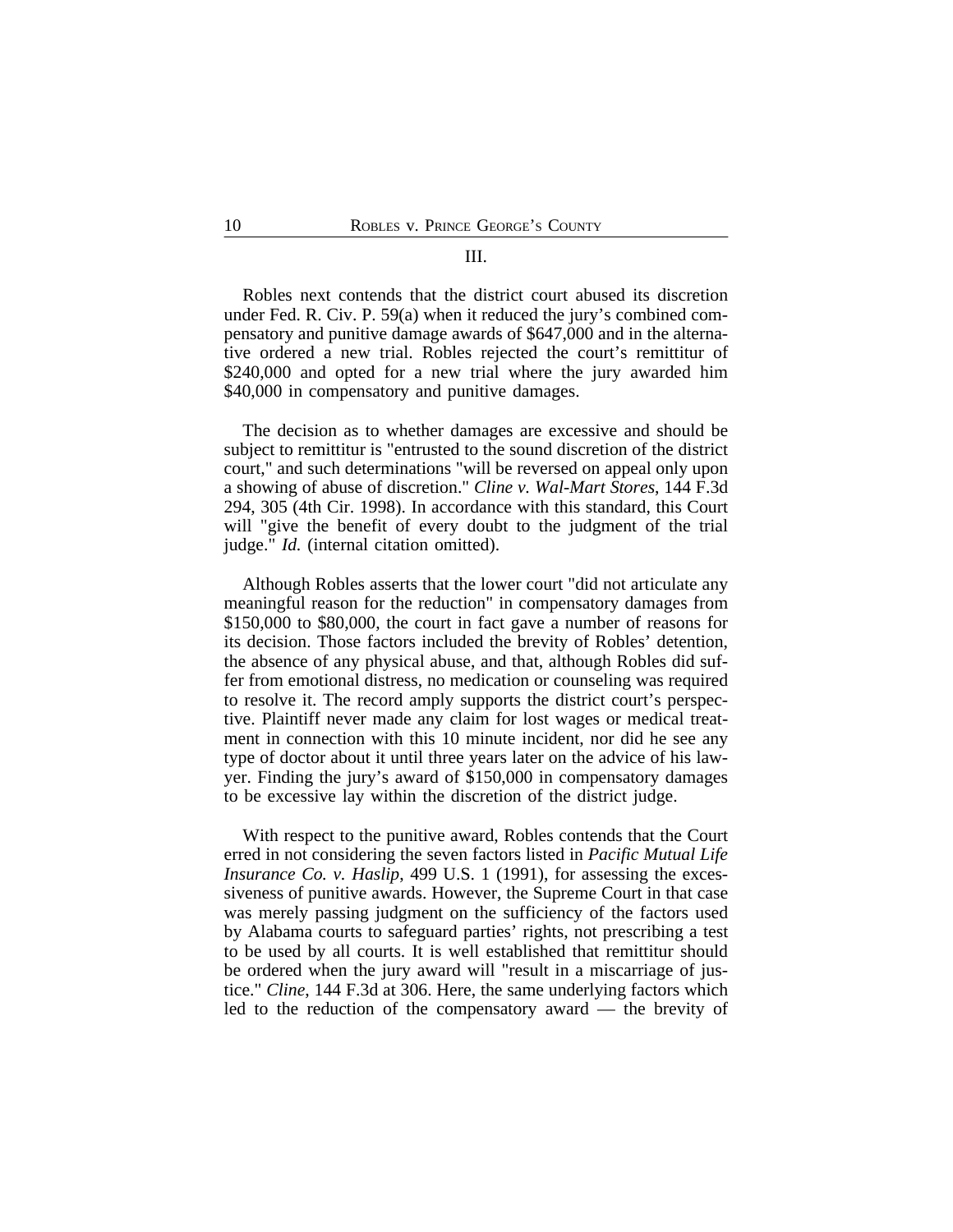detention, the total absence of any physical abuse, and the lack of any treatable mental or emotional condition — also supported the district court's view that "it would be a miscarriage of justice to impose punitive damages higher than" \$160,000. The lower court properly assessed the punitive award against the *Cline* standard in finding the \$497,000 award to be excessive.

## IV.

We next turn to Robles' claim that the lower court erred in refusing to award attorney's fees under 42 U.S.C. § 1988. Under The Civil Rights Attorney's Fees Awards Act of 1976, "the court, in its discretion, may allow the prevailing party . . . a reasonable attorney's fee as part of the costs" of bringing a § 1983 action. 42 U.S.C. § 1988(b). We review the district court's denial of fees for abuse of discretion. *Johnson v. City of Aiken*, 278 F.3d 333 (4th Cir. 2002).

In *Johnson*, the court considered the case of several plaintiffs who recovered damages against an individual police officer and the City of Aiken for an unlawful assault and vehicular search by city police officers. Most of the plaintiffs' federal claims were dismissed on the basis of qualified immunity, and they recovered only nominal damages of 35 cents on the sole surviving federal count. *Id.* at 336. Even though plaintiffs received a substantial monetary award on their pendent state law claim, the court found that they were not prevailing parties entitled to collect attorney's fees under § 1988. *Id.* at 338.

Robles contends that he is entitled to an award of his attorney's fees because he prevailed on his state law due process claim. But, "plaintiffs who do not prevail on their federal claims but achieve success on supplemental state law claims are not prevailing parties under § 1988, and are therefore not entitled to an award under that statute." *Id.* at 336. Robles' Fourth Amendment and Due Process claims were dismissed on summary judgment. His *Monell* claim was voluntarily dismissed, and thus never addressed by the district court. Robles did not prevail on any federal claims and the district court did not abuse its discretion in denying him attorney's fees.

V.

We now turn to the issues raised by defendants in their crossappeal. We first examine defendants' contention that the district court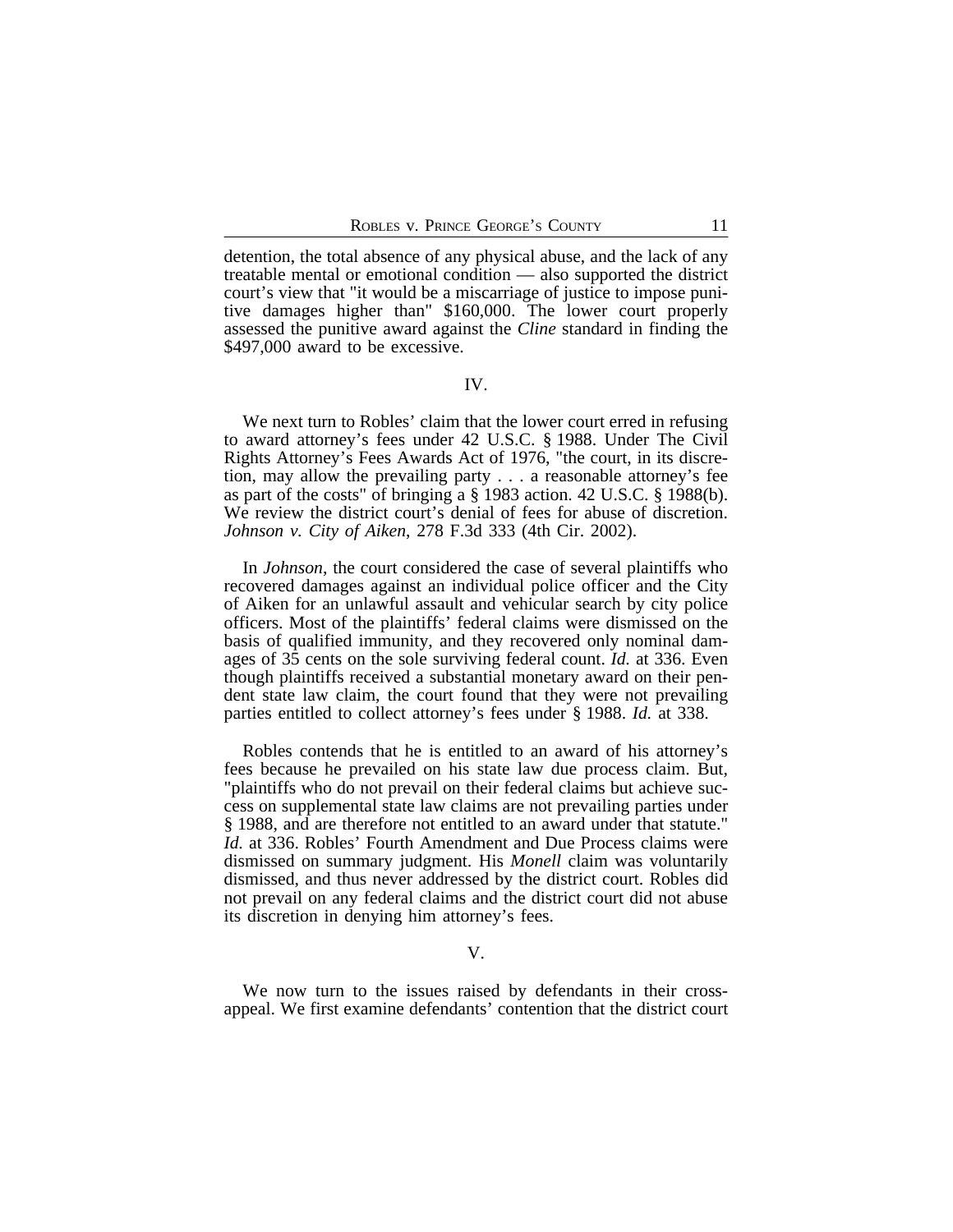should have dismissed Robles' state constitutional claims. We believe, however, that the jury was entitled to find defendants violated Robles' Article 24 right to due process under the Maryland Constitution.

Article 24 and the Fourteenth Amendment of the U.S. Constitution are construed as parallel with each other. *Williams v. Prince George's County*, 685 A.2d 884, 895 (Md. App. 1996). Since officers Rozar and DeBarros did violate Robles' due process right under the Fourteenth Amendment, they likewise violated his state constitutional right under Article 24. Robles' federal constitutional claim failed because the officers were entitled to qualified immunity under federal law. However, "[i]n Maryland, qualified immunity does not apply to constitutional claims." *Id.* at 894. Thus, the jury was entitled to find for Robles on his state due process claim.

#### VI.

Lastly, we examine defendants' assertion that punitive damages should not have been allowed against either PGC or the individual officers.

#### A.

Robles argues that punitive damages were properly allowed against PGC. He asserts that the jury found the county liable on a theory of respondeat superior for a malicious constitutional tort committed by Rozar and DeBarros. While such an act may subject the officers to liability for punitive damages, Maryland law disallows any such assessment of punitive damages against a county. Section  $5-303(c)(1)$ of the Local Government Tort Claims Act clearly states that "[a] local government may not be liable for punitive damages." Local Government Tort Claims Act ("LGTCA"), Md. Cts & Jud. Proc. Art. § 5- 303(c)(1). Robles contends that the LGTCA applies not to "the County's liability for constitutional torts under the doctrine of respondeat superior" but only to "its duty to indemnify its employees." The Act was amended in 2001 however to make clear that "the total liability of a local government, directly or otherwise, in an action arising from tortious acts or omissions, may not exceed the limits" set by the LGTCA. Md. Acts 2001, c. 286, §§ 2, 3. The amending language,